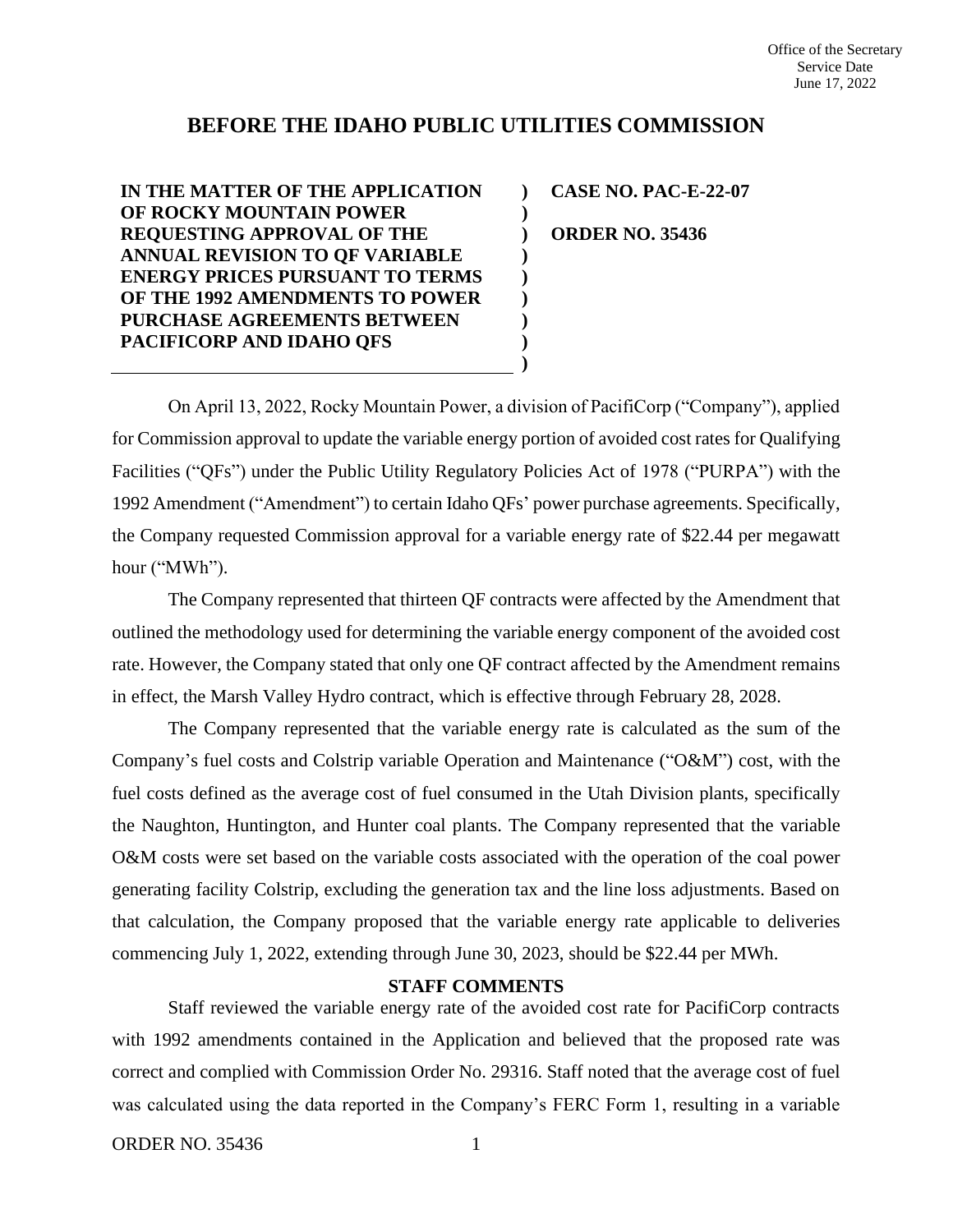energy rate of \$22.44 per MWh. Staff recommended that the Commission approve the variable energy rate of \$22.44 per MWh applicable to the energy delivered under the Marsh Valley Hydro contract, commencing July 1, 2022, extending through June 30, 2023.

## **COMMISSION FINDINGS AND DECISION**

The Commission has jurisdiction over the Company, an electric utility, under Title 61 of the Idaho Code and PURPA. The Commission has authority under PURPA and Federal Energy Regulatory Commission ("FERC") regulations to set avoided costs, to order electric utilities to enter fixed-term obligations for the purchase of energy from QFs, and to implement FERC rules.

Having reviewed the record, the Commission finds that the Company correctly calculated its proposed revision to the adjustable portion of the avoided cost rate in its QF contracts with the 1992 Amendments. We find the resulting adjusted rate to be fair, just, and reasonable.

## **ORDER**

IT IS HEREBY ORDERED that the variable energy rate for deliveries from July 1, 2022, through June 30, 2023, for Company QF contracts having the 1992 Amendments shall be \$22.44 per MWh.

THIS IS A FINAL ORDER. Any person interested in this Order may petition for reconsideration within twenty-one (21) days of the service date upon this Order regarding any matter decided in this Order. Within seven (7) days after any person has petitioned for reconsideration, any other person may cross-petition for reconsideration. *See Idaho Code* §§ 61- 626 and 62-619.